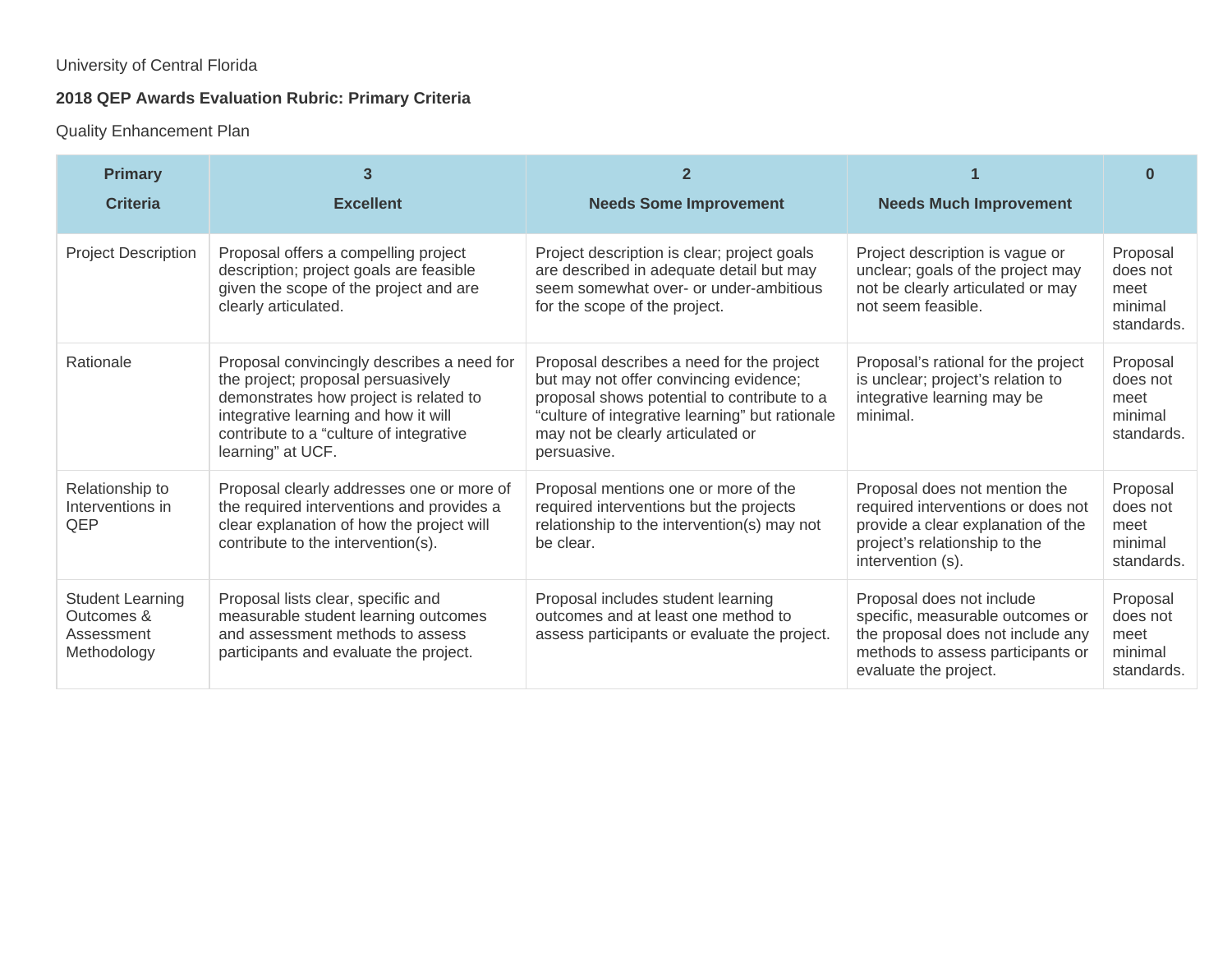# **2018 QEP Awards Evaluation Rubric: Secondary Criteria**

University of Central Florida

| <b>Secondary</b><br><b>Criteria</b>         | 3<br><b>Excellent</b>                                                                                                                                                                                                                    | $\mathbf{2}$<br><b>Needs Some Improvement</b>                                                                                                                                                  | <b>Needs Much Improvement</b>                                                                                                                             | <sup>0</sup>                                                        |
|---------------------------------------------|------------------------------------------------------------------------------------------------------------------------------------------------------------------------------------------------------------------------------------------|------------------------------------------------------------------------------------------------------------------------------------------------------------------------------------------------|-----------------------------------------------------------------------------------------------------------------------------------------------------------|---------------------------------------------------------------------|
| Collaboration                               | Proposal includes a well-defined plan<br>identifying appropriate collaborative<br>partners, each of which add value to the<br>program.                                                                                                   | Proposal shows some indication of<br>appropriate collaborative partners.                                                                                                                       | Collaboration is not included in the<br>proposal or partner contributions are<br>unclear.                                                                 | Proposal<br>does not<br>meet<br>minimal                             |
| <b>Beneficiaries</b>                        | Proposal clearly articulates how the project<br>will benefit UCF's undergraduate students.<br>A realistic estimate of number of<br>beneficiaries over the immediate and long                                                             | Proposal may provide some evidence of<br>how undergraduate students will benefit,<br>but the evidence is not clearly articulated.<br>An estimate of the number of beneficiaries                | Proposal does not provide clear<br>evidence of the benefit to<br>undergraduate students; the number<br>of students affected by the project                | standards.<br>Proposal<br>does not<br>meet<br>minimal               |
| Sustainability                              | term is provided.<br>Proposal includes a clear, feasible path for<br>sustainability of the project after the initial<br>grant; proposal describes convincingly how<br>results of the project will be preserved and<br>further developed. | is included.<br>Proposal offers some plan for<br>sustainability, but the path is unclear or<br>seems unrealistic.                                                                              | may be unclear.<br>Proposal does not include a clear or<br>easily understood explanation of<br>project sustainability.                                    | standards.<br>Proposal<br>does not<br>meet<br>minimal<br>standards. |
| <b>Budget</b>                               | Budget is complete and contains all<br>required information. Budget seems cost<br>effective, and there is a clear link between<br>proposed expenditures and project activities<br>and outcomes.                                          | Budget is complete but may seem<br>unrealistic (e.g., overinflated or<br>underinflated); relationships between<br>proposed expenditures and project<br>activities and outcomes may be unclear. | Budget lacks required information, is<br>unclear in how it expenditures relate<br>to activities and/or outcomes, or<br>includes unallowable expenditures. | Proposal<br>does not<br>meet<br>minimal<br>standards.               |
| New HIP<br><b>Experiences for</b><br>Majors | Proposed project will provide a new,<br>meaningful high-impact learning experience<br>for majors.                                                                                                                                        |                                                                                                                                                                                                |                                                                                                                                                           |                                                                     |